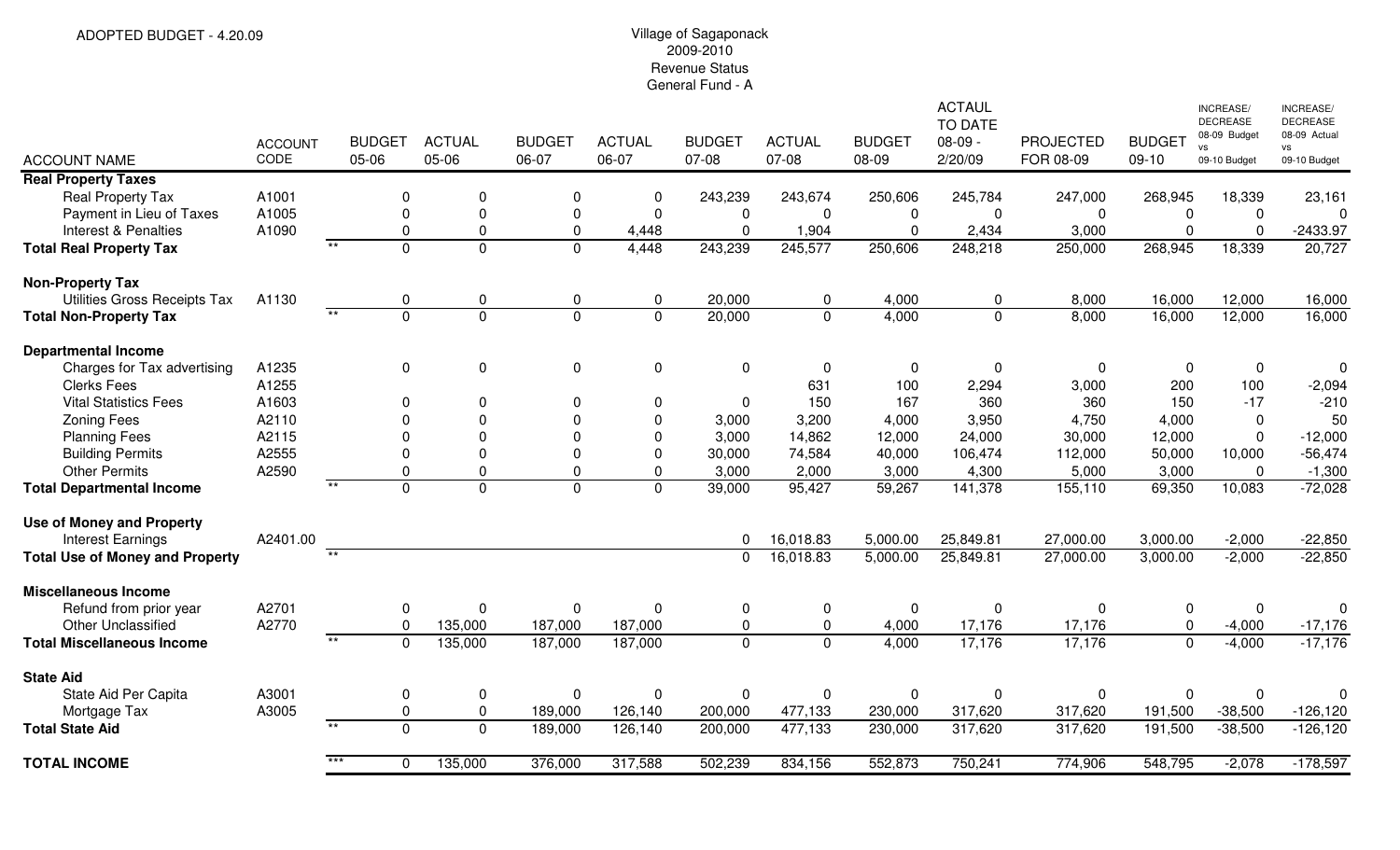| <b>ACCOUNT NAME</b>                                   | <b>ACCOUNT</b><br>CODE | <b>BUDGET</b><br>05-06 | <b>ACTUAL</b><br>05-06 | <b>BUDGET</b><br>06-07 | <b>ACTUAL</b><br>06-07 | <b>BUDGET</b><br>07-08 | <b>ACTUAL</b><br>07-08  | <b>BUDGET</b><br>08-09 | <b>ACTUAL</b><br><b>TO DATE</b><br>$08-09 -$<br>2/19/09 | <b>PROJEC</b><br><b>TION</b><br><b>FOR 08-</b><br>09 | <b>BUDGET</b><br>09-10 | INCREASE/<br><b>DECREASE</b> |
|-------------------------------------------------------|------------------------|------------------------|------------------------|------------------------|------------------------|------------------------|-------------------------|------------------------|---------------------------------------------------------|------------------------------------------------------|------------------------|------------------------------|
| <b>Board of Trustees</b>                              |                        |                        |                        |                        |                        |                        |                         |                        |                                                         |                                                      |                        |                              |
| <b>Board of Trustees</b>                              |                        |                        |                        |                        |                        |                        |                         |                        |                                                         |                                                      |                        |                              |
| LEGISLATIVE CONTRACTUAL                               | A1010.40               | $\Omega$               | 0                      | 0                      | 0                      | 0                      | 1,600                   | 0                      | $\Omega$                                                | $\Omega$                                             | 0                      | $\Omega$                     |
| <b>SUPPLIES</b>                                       | A1010.43               | $\Omega$               | 0                      | $\mathbf 0$            | $\Omega$               | $\mathbf 0$            | $\mathbf{0}$            | 0                      | $\Omega$                                                | $\Omega$                                             | 0                      | $\Omega$                     |
| LEGISLATIVE CODIFICATION                              | A1010.44               | $\Omega$               | 0                      | $\mathbf 0$            | 6,328                  | 9,492                  | 8,661                   | $\Omega$               | $\Omega$                                                | $\Omega$                                             | $\mathbf 0$            | 0                            |
| CONFERENCES/TRAINING                                  | A1010.411              | $\Omega$               | 0                      | $\mathbf 0$            | $\Omega$               | 1,000                  | $\mathbf{0}$            | 1,000                  | $\Omega$                                                | $\Omega$                                             | $\mathbf 0$            | $-1,000$                     |
| <b>Total Board of Trustees</b>                        |                        | $\star$<br>$\mathbf 0$ | $\mathbf 0$            | $\mathbf 0$            | 6,328                  | 10,492                 | 10,261                  | 1,000                  | $\mathbf 0$                                             | $\overline{0}$                                       | $\mathbf 0$            | $-1,000$                     |
| <b>Total Board of Trustees</b>                        |                        | $***$<br>$\mathbf{0}$  | $\mathbf 0$            | $\mathbf 0$            | 6,328                  | 10,492                 | 10,261                  | 1,000                  | $\Omega$                                                | $\overline{0}$                                       | $\Omega$               | $-1,000$                     |
| <b>Executive</b><br>Mayor                             |                        |                        |                        |                        |                        |                        |                         |                        |                                                         |                                                      |                        |                              |
| <b>CONTRACTUAL &amp; MISC</b>                         | A1210.40               | 0                      | 0                      | 0                      | 0                      | 0                      | 0                       | 0                      | $\mathbf 0$                                             | $\pmb{0}$                                            | 0                      | $\mathbf 0$                  |
| CONFERENCES/TRAINING                                  | A1210.411              | 0                      | 0                      | $\mathbf 0$            | $\mathbf 0$            | $\mathbf 0$            | $\mathbf 0$             | 0                      | $\mathbf 0$                                             | $\mathbf 0$                                          | $\pmb{0}$              | $\pmb{0}$                    |
| <b>Total Executive</b>                                |                        | $\mathbf 0$            | $\Omega$               | $\Omega$               | $\Omega$               | $\Omega$               | $\Omega$                | 0                      | $\Omega$                                                | $\mathbf 0$                                          | $\mathbf 0$            | $\mathbf 0$                  |
| <b>Finance</b><br>Auditing                            |                        |                        |                        |                        |                        |                        |                         |                        |                                                         |                                                      |                        |                              |
| <b>AUDITOR</b>                                        | A1320.40               | 3,500                  | 750                    | 5,000                  | 2,750                  | 3,750                  | 3,250                   | 4,000                  | 3,250                                                   | 3,250                                                | 4,000                  | $\mathbf 0$                  |
| Finance                                               | A1325.40               |                        |                        |                        |                        |                        |                         |                        |                                                         |                                                      |                        | $\Omega$<br>$\mathbf 0$      |
| CONTRACTUAL                                           | A1325.42               | 12,500                 | $\mathbf 0$            | 0                      | 0<br>$\Omega$          | 0                      | $\mathbf 0$<br>$\Omega$ | 0<br>$\Omega$          | $\mathbf 0$                                             | 0<br>$\Omega$                                        | $\mathbf 0$            |                              |
| BOND ISSUE & NOTE EXPENSE                             | A1355.40               | $\Omega$<br>$\Omega$   | 2,500<br>0             | 0<br>3,000             | $\mathbf{0}$           | 0<br>4,000             | 3,697                   | 4,000                  | 0<br>$\Omega$                                           | 6,329                                                | 37,000<br>7,000        | 37,000<br>3,000              |
| FINANCE ASSESSOR/DATA PROCESS<br><b>Total Finance</b> |                        | 16,000                 | 3,250                  | 8,000                  | 2,750                  | 7,750                  | 6,947                   | 8,000                  | 3,250                                                   | 9,579                                                | 48,000                 | 40,000                       |
| <b>Total Finance</b>                                  |                        | $***$<br>16,000        | 3,250                  | 8,000                  | 2,750                  | 7,750                  | 6,947                   | 8,000                  | 3,250                                                   | 9,579                                                | 48,000                 | 40,000                       |
| <b>Staff</b><br>Clerk                                 |                        |                        |                        |                        |                        |                        |                         |                        |                                                         |                                                      |                        |                              |
| PERSONAL SERVICES                                     | A1410.10               | 21,240                 | 11,025                 | 36,400                 | 17,308                 | 61,441                 | 62,055                  | 100,000                | 69,647                                                  | 95,318                                               | 100000                 | $-4,682$                     |
| <b>EQUIPMENT</b>                                      | A1410.20               | 4,000                  | 2,761                  | 2,000                  | 180                    | 3,500                  | 4,353                   | 3,500                  | 261                                                     | 3,500                                                | 3500                   | $\Omega$                     |
| CONTRACTUAL                                           | A1410.11               | $\mathbf 0$            | 0                      | $\mathbf 0$            | 458                    | $\mathbf 0$            | 2,186                   | 300                    | 0                                                       | $\Omega$                                             | $\mathbf 0$            | $-300$                       |
| <b>TELEPHONE</b>                                      | A1410.41               | 1,650                  | 1,261                  | 3,600                  | 1,258                  | 1,678                  | 1,979                   | 2,040                  | 1,258                                                   | 1,887                                                | 2000                   | $-153$                       |
| POSTAGE                                               | A1410.42               | 750                    | 39                     | 2,200                  | 114                    | 3,000                  | 993                     | 2,000                  | 517                                                     | 800                                                  | 1000                   | $-1,200$                     |
| <b>COPIER</b>                                         | A1410.43               | $\mathbf 0$            | $\mathbf 0$            | 0                      | 0                      | 2,760                  | 721                     | 2,500                  | 236                                                     | 2,500                                                | 4840                   | $\pmb{0}$                    |
| RECORDS MANAGEMENT                                    | A1410.45               | $\mathbf 0$            | $\mathbf 0$            | $\mathbf 0$            | $\mathbf 0$            | $\mathbf 0$            | $\mathbf 0$             | $\mathbf 0$            | $\mathbf 0$                                             | 0                                                    | 1000                   | $\mathbf 0$                  |
| OFFICE SUPPLIES                                       | A1410.46               | 4,150                  | 989                    | 3,000                  | 1,764                  | 5,000                  | 3,571                   | 5,500                  | 2,128                                                   | 3,200                                                | 3500                   | $-2,300$                     |
| <b>WEBSITE</b>                                        | A1410.47               | 2,800                  | 780                    | 4,000                  | 2,600                  | 420                    | 190                     | 423                    | 125                                                     | 200                                                  | 1000                   | $-223$                       |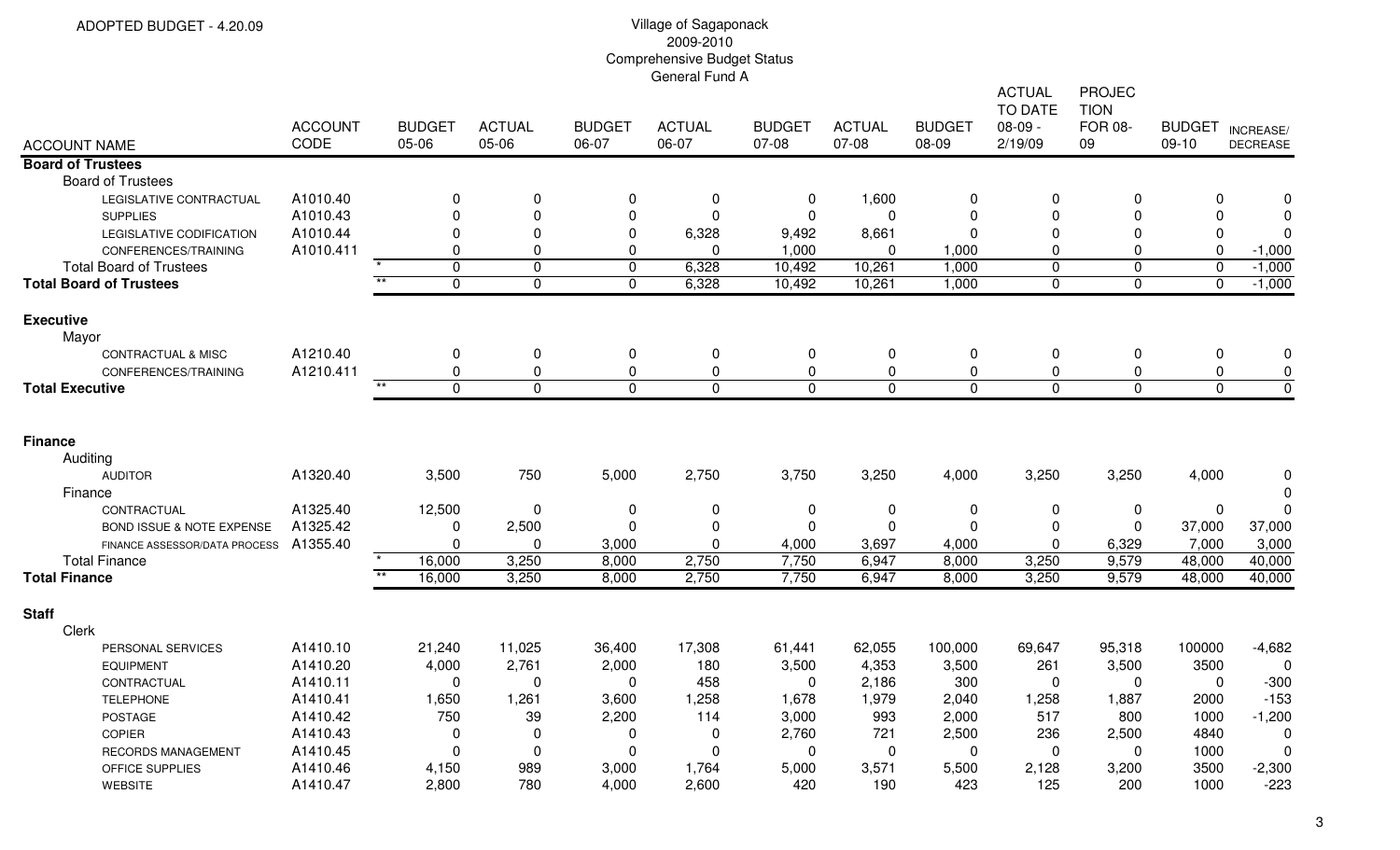| <b>ACCOUNT NAME</b>                   | <b>ACCOUNT</b><br>CODE | <b>BUDGET</b><br>05-06 | <b>ACTUAL</b><br>05-06 | <b>BUDGET</b><br>06-07 | <b>ACTUAL</b><br>06-07 | <b>BUDGET</b><br>07-08 | <b>ACTUAL</b><br>07-08 | <b>BUDGET</b><br>08-09 | <b>ACTUAL</b><br><b>TO DATE</b><br>$08-09 -$<br>2/19/09 | PROJEC<br><b>TION</b><br><b>FOR 08-</b><br>09 | <b>BUDGET</b><br>$09-10$ | INCREASE/<br><b>DECREASE</b> |
|---------------------------------------|------------------------|------------------------|------------------------|------------------------|------------------------|------------------------|------------------------|------------------------|---------------------------------------------------------|-----------------------------------------------|--------------------------|------------------------------|
| CODE BOOKS                            | A1410.48               | 0                      | 0                      | 0                      | 0                      | $\mathbf 0$            | 1,450                  | 2,000                  | 2,949                                                   | 4,500                                         | 4,500                    | 2,500                        |
| LEGAL ADVERTISING & PRINTING A1410.49 |                        | $\mathbf 0$            | 0                      | $\mathbf 0$            | 800                    | 7,000                  | 6,479                  | 7,000                  | 1,683                                                   | 2,525                                         | 3,000                    | $-4,000$                     |
| CONFERENCES/TRAINING                  | A1410.411              | $\Omega$               | $\Omega$               | $\Omega$               | $\Omega$               | 2,000                  | $\mathbf 0$            | 2,000                  | 30                                                      | 30                                            | 2,000                    | 0                            |
| <b>Total Clerk</b>                    |                        | 34,590                 | 16,855                 | 51,200                 | 24,481                 | 86,798                 | 83,979                 | 127,263                | 78,835                                                  | 114,460                                       | 126,340                  | $-10,358$                    |
| Legal                                 |                        |                        |                        |                        |                        |                        |                        |                        |                                                         |                                               |                          |                              |
| <b>COUNSEL RETAINER</b>               | A1420.41               | $\mathbf 0$            | 0                      | $\pmb{0}$              | $\mathbf 0$            | 0                      | $\mathbf 0$            | $\mathbf 0$            | $\mathbf 0$                                             | 0                                             | 0                        | $\mathbf 0$                  |
| <b>COUNSEL NON-RETAINER</b>           | A1420.42               | 17,500                 | 15,226                 | 12,000                 | 32,098                 | 50,000                 | 42,397                 | 50,000                 | 20,663                                                  | 30,695                                        | 46,000                   | $-4,000$                     |
| <b>Total Legal</b>                    |                        | 17,500                 | 15,226                 | 12,000                 | 32,098                 | 50,000                 | 42,397                 | 50,000                 | 20,663                                                  | 30,695                                        | 46,000                   | $-4,000$                     |
| Engineer                              |                        |                        |                        |                        |                        |                        |                        |                        |                                                         |                                               |                          |                              |
| CONTRACTUAL                           | A1440.44               | 0                      | $\pmb{0}$              | 0                      | 0                      | 0                      | 1,050                  | 10,000                 | 0                                                       | 5,000                                         | 10,000                   | 0                            |
| <b>Total Engineer</b>                 |                        | $\Omega$               | $\mathbf 0$            | $\overline{0}$         | $\mathbf 0$            | $\overline{0}$         | 1,050                  | 10,000                 | $\mathbf 0$                                             | 5,000                                         | 10,000                   | $\overline{0}$               |
| Elections                             |                        |                        |                        |                        |                        |                        |                        |                        |                                                         |                                               |                          |                              |
| <b>ELECTION SUPPLIES</b>              | A1450.41               | 1,500                  | 878                    | 1,500                  | 293                    | 1,500                  | 249                    | 750                    | 385                                                     | 700                                           | 500                      | $-250$                       |
| ELECTION CONTRACT EXPENSE             | A1450.44               | $\Omega$               | 3,500                  | $\Omega$               | $\mathbf 0$            | $\Omega$               | $\mathbf 0$            | 0                      | 300                                                     | 0                                             | 300                      | 300                          |
| <b>Total Elections</b>                |                        | 1,500                  | 878                    | 1,500                  | 293                    | 1,500                  | 249                    | 750                    | 685                                                     | 700                                           | 500                      | $-250$                       |
| <b>Total Staff</b>                    |                        | $**$<br>53,590         | 32,959                 | 64,700                 | 56,872                 | 138,298                | 127,674                | 188,013                | 100,183                                                 | 150,855                                       | 182,840                  | $-14,608$                    |
| <b>Buildings</b>                      |                        |                        |                        |                        |                        |                        |                        |                        |                                                         |                                               |                          |                              |
| <b>Village Hall</b>                   |                        |                        |                        |                        |                        |                        |                        |                        |                                                         |                                               |                          |                              |
| <b>RENT</b>                           | A1620.04               | 9,000                  | 8,250                  | 20,500                 | 21,000                 | 24,200                 | 24,240                 | 27,000                 | 18,360                                                  | 3,060                                         | $\pmb{0}$                | $-27,000$                    |
| <b>UTILITIES</b>                      | A1620.05               | 1,750                  | 299                    | 3,140                  | 1,489                  | 2,520                  | 1,131                  | 2,000                  | 1,857                                                   | 3,000                                         | 6,000                    | 4,000                        |
| NEW VILLAGE HALL                      | A1620.20               |                        |                        |                        |                        |                        |                        |                        | 12,744                                                  | 25,353                                        | $\mathbf 0$              |                              |
| <b>MAINTENANCE</b>                    | A1620.40               | $\mathbf 0$            | 785                    | $\pmb{0}$              | 0                      | 2,840                  | 1,707                  | 2,500                  | 2,484                                                   | 2,859                                         | 15,000                   | 12,500                       |
| <b>SUPPLIES &amp; OTHER</b>           | A1620.41               | $\mathbf 0$            | 0                      | $\pmb{0}$              | $\mathbf 0$            | 300                    | 0                      | 300                    | 344                                                     | 400                                           | 1,000                    | 700                          |
| CONTRACTURAL                          | A1620.44               |                        |                        |                        |                        |                        |                        |                        |                                                         |                                               | 13,400                   |                              |
| <b>Total Buildings</b>                |                        | 10,750                 | 9,334                  | 23,640                 | 22,489                 | 29,860                 | 27,078                 | 31,800                 | 35,789                                                  | 34,672                                        | 35,400                   | $-9,800$                     |
| <b>Total Buildings</b>                |                        | $\star\star$<br>10,750 | 9,334                  | 23,640                 | 22,489                 | 29,860                 | 27,078                 | 31,800                 | 35,789                                                  | 34,672                                        | 35,400                   | $-9,800$                     |
| <b>Special Items</b>                  |                        |                        |                        |                        |                        |                        |                        |                        |                                                         |                                               |                          |                              |
| Insurance                             |                        |                        |                        |                        |                        |                        |                        |                        |                                                         |                                               |                          |                              |
| <b>GENERAL LIABILITY</b>              | A1910.00               | 18,000                 | 13,503                 | 18,000                 | 4,019                  | 9,000                  | 5,051                  | 5,100                  | 7,935                                                   | 7,935                                         | 8,173                    | 3,073                        |
| PUBLIC OFFICIALS LIABILITY            | A1910.01               | 0                      | 0                      | $\Omega$               | 1,909                  | 6,000                  | 2,426                  | 2,000                  | 1,932                                                   | 1,932                                         | 1,990                    | $-10$                        |
| <b>MULTI PERIL</b>                    | A1910.02               | 0                      | 0                      | 0                      | 2,500                  | 5,000                  | 2,500                  | 2,600                  | 2,500                                                   | 2,500                                         | 2,600                    | 0                            |
| <b>COMMERCIAL UMBRELLA</b>            | A1910.03               | $\Omega$               | 0                      | $\Omega$               | 5,500                  | 8,000                  | 4,073                  | 5,500                  | 2,845                                                   | 2,845                                         | 2,930                    | $-2,570$                     |
| <b>Total Insurance</b>                |                        | 18,000                 | 13,503                 | 18,000                 | 13,928                 | 28,000                 | 14,050                 | 15,200                 | 15,212                                                  | 15,212                                        | 15,693                   | 493                          |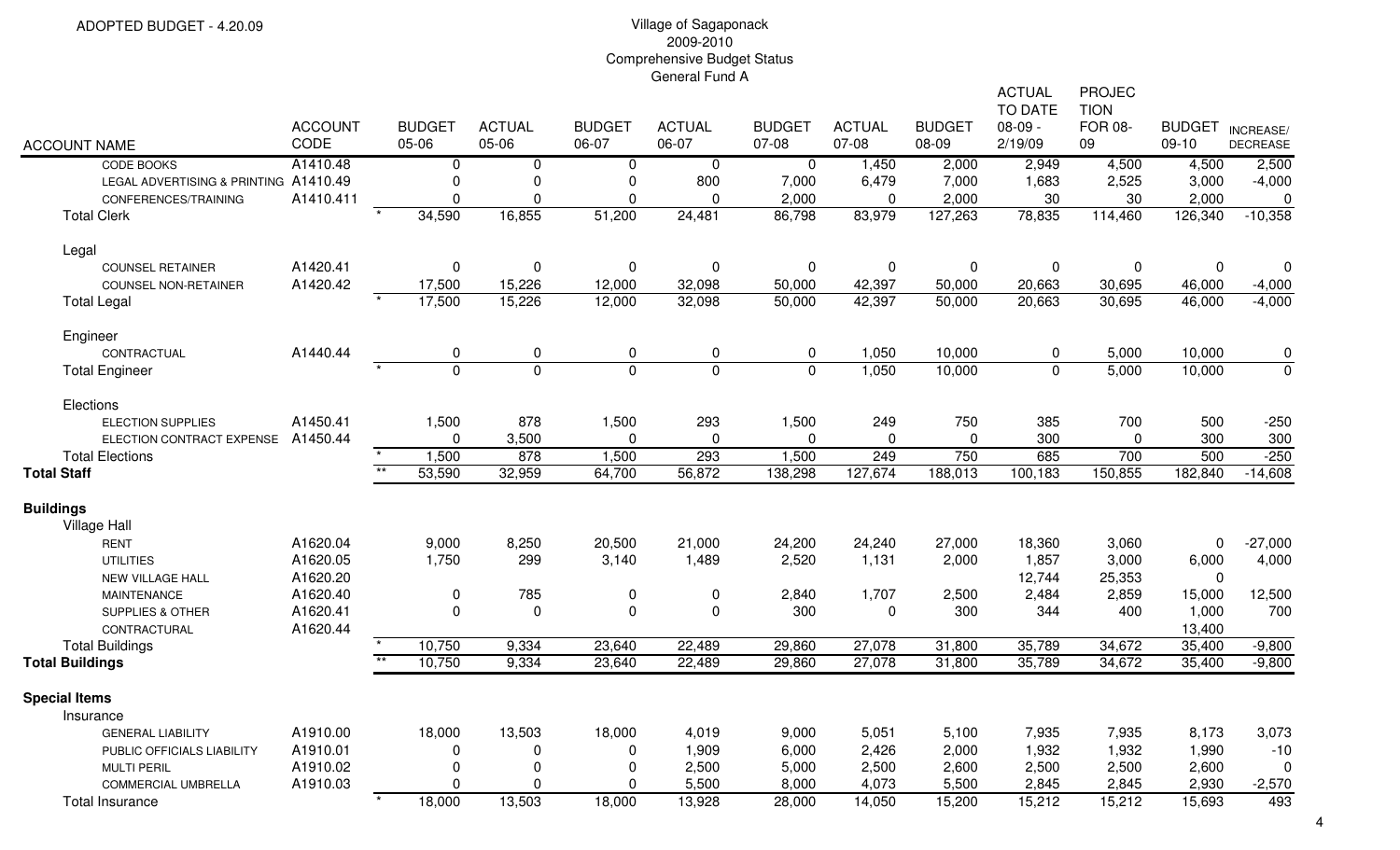| <b>ACCOUNT NAME</b>                                                                      | <b>ACCOUNT</b><br>CODE | <b>BUDGET</b><br>05-06         | <b>ACTUAL</b><br>05-06  | <b>BUDGET</b><br>06-07  | <b>ACTUAL</b><br>06-07        | <b>BUDGET</b><br>07-08 | <b>ACTUAL</b><br>07-08        | <b>BUDGET</b><br>08-09 | <b>ACTUAL</b><br><b>TO DATE</b><br>$08-09 -$<br>2/19/09 | <b>PROJEC</b><br><b>TION</b><br><b>FOR 08-</b><br>09 | <b>BUDGET</b><br>$09-10$ | INCREASE/<br><b>DECREASE</b> |
|------------------------------------------------------------------------------------------|------------------------|--------------------------------|-------------------------|-------------------------|-------------------------------|------------------------|-------------------------------|------------------------|---------------------------------------------------------|------------------------------------------------------|--------------------------|------------------------------|
| <b>Association Dues</b>                                                                  |                        |                                |                         |                         |                               |                        |                               |                        |                                                         |                                                      |                          |                              |
| MUNICIPAL DUES                                                                           | A1920.04               | 0                              | 0                       | 1,500                   | 50                            | 1,500                  | 1,184                         | 1,500                  | 1,312                                                   | 1,312                                                | 1,500                    | 0                            |
| <b>Total Association Dues</b>                                                            |                        | $\Omega$                       | $\overline{0}$          | 1,500                   | 50                            | 1,500                  | 1,184                         | 1,500                  | 1,312                                                   | 1,312                                                | 1,500                    | $\overline{0}$               |
| Judgments & Claims                                                                       |                        |                                |                         |                         |                               |                        |                               |                        |                                                         |                                                      |                          |                              |
| JUDGMENTS & CLAIMS                                                                       | A1930.00               | 0                              | 0                       | 0                       | $\mathbf 0$                   | 0                      | $\mathbf 0$                   | 0                      | 0                                                       | 0                                                    | 0                        | 0                            |
| Total Judgment & Claims                                                                  |                        | $\Omega$                       | $\mathbf 0$             | $\overline{0}$          | $\overline{0}$                | $\mathbf{0}$           | $\overline{0}$                | $\Omega$               | $\mathbf{0}$                                            | $\mathbf 0$                                          | $\mathbf 0$              | $\overline{0}$               |
| Contingency                                                                              |                        |                                |                         |                         |                               |                        |                               |                        |                                                         |                                                      |                          |                              |
| CONTINGENCY                                                                              | A1990.40               | 5,500                          | $\mathbf 0$             | 12,000                  | $\mathbf 0$                   | 45,000                 | $\mathbf 0$                   | 45,000                 | 0                                                       | 0                                                    | 45,000                   | 0                            |
| <b>Total Contingency</b>                                                                 |                        | 5,500                          | $\mathbf 0$             | 12,000                  | $\mathbf 0$                   | 45,000                 | $\mathbf 0$                   | 45,000                 | $\mathbf{0}$                                            | $\mathbf 0$                                          | 45,000                   | $\mathbf 0$                  |
| <b>Total Special Items</b>                                                               |                        | $\star\star$<br>23,500         | 13,503                  | 31,500                  | 13,978                        | 74,500                 | 15,234                        | 61,700                 | 16,524                                                  | 16,524                                               | 62,193                   | 493                          |
| <b>Safety Inspection</b><br><b>Building Department</b>                                   |                        |                                |                         |                         |                               |                        |                               |                        |                                                         |                                                      |                          |                              |
| <b>BUILDING INSPECTOR</b>                                                                | A3620.10               | 0                              | 0                       | $\pmb{0}$               | $\mathbf 0$                   | 37,500                 | 34,223                        | 44,460                 | 33,345                                                  | 45,630                                               | 45,630                   | 1,170                        |
| CODE ENFORCEMENT OFFICER                                                                 | A3620.41               | $\mathbf 0$                    | 0                       | $\mathbf 0$             | $\mathbf 0$                   | 16,000                 | $\mathbf 0$                   | $\mathbf 0$            | $\mathbf 0$                                             | 0                                                    | $\mathbf 0$              | 0                            |
| <b>EQUIPMENT</b>                                                                         | A3620.20               | $\mathbf 0$                    | $\pmb{0}$               | $\pmb{0}$               | $\mathbf 0$                   | 5,900                  | 2,034                         | 4,000                  | 96                                                      | 2,000                                                | 2,000                    | $-2,000$                     |
| <b>SUPPLIES</b>                                                                          | A3620.40               | $\mathbf 0$                    | 0                       | $\mathbf 0$             | $\mathbf{0}$                  | 4,500                  | 1,536                         | 3,000                  | 396                                                     | 1,000                                                | 2,500                    | $-500$                       |
| CONTRACTUAL                                                                              | A3620.44               |                                |                         |                         |                               | 0                      | 507                           | 1,000                  | 1,280                                                   | 2,400                                                | 2,400                    | 1,400                        |
| <b>Total Building Department</b>                                                         |                        | $\mathbf 0$                    | $\pmb{0}$               | $\pmb{0}$               | $\mathbf 0$                   | 63,900                 | 38,299                        | 52,460                 | 35,118                                                  | 51,030                                               | 52,530                   | $-1,330$                     |
| <b>Total Safety Inspection</b>                                                           |                        | $\star\star$<br>$\mathbf{0}$   | $\overline{\mathbf{0}}$ | $\overline{\mathbf{0}}$ | $\mathbf{0}$                  | 63,900                 | 38,299                        | 52,460                 | 35,118                                                  | 51,030                                               | 52,530                   | $-1,330$                     |
| <b>Registrar of Vital Statistics</b><br><b>Registrar of Vital Statistics</b>             |                        |                                |                         |                         |                               |                        |                               |                        |                                                         |                                                      |                          |                              |
| <b>SUPPLIES &amp; OTHER</b>                                                              | A4020.10               | 0<br>$\overline{0}$            | 0<br>$\overline{0}$     | 0<br>$\overline{0}$     | $\mathbf 0$<br>$\overline{0}$ | 100<br>100             | $\mathbf 0$<br>$\overline{0}$ | 100<br>100             | 0<br>$\mathbf 0$                                        | 0                                                    | 100<br>100               | 0<br>$\overline{0}$          |
| <b>Total Registrar of Vital Statistics</b><br><b>Total Registrar of Vital Statistics</b> |                        | $**$<br>$\mathbf 0$            | $\mathbf 0$             | $\overline{0}$          | $\overline{0}$                | 100                    | $\overline{0}$                | 100                    | $\mathbf 0$                                             | $\pmb{0}$<br>$\mathbf 0$                             | 100                      | $\mathbf 0$                  |
|                                                                                          |                        |                                |                         |                         |                               |                        |                               |                        |                                                         |                                                      |                          |                              |
| <b>Highway Department</b><br>Road Maintenance                                            |                        |                                |                         |                         |                               |                        |                               |                        |                                                         |                                                      |                          |                              |
| STREETS- CAPITAL EXPENSE                                                                 | A5110.20               | 0                              | 0                       | $\mathbf 0$             | 0                             | 100,000                | $\mathbf 0$                   | 100,000                | 0                                                       | 0                                                    | $\mathbf 0$              | $-100,000$                   |
| <b>SUPPLIES &amp; OTHER</b>                                                              | A5110.40               | $\Omega$                       | 0                       | $\overline{0}$          | 0                             | 1,200                  | 0                             | 1,200                  | $\mathbf 0$                                             | 0                                                    | 1,200                    | 0                            |
| DRAINAGE                                                                                 | A5110.43               | $\mathbf 0$                    | 0                       | $\mathbf 0$             | $\mathbf 0$                   | 0                      | $\mathbf 0$                   | 30,000                 | 0                                                       | 0                                                    | 30,000                   | 0                            |
| CONCRETE/SIDEWALKS                                                                       | A5110.44               | $\mathbf 0$                    | $\mathbf 0$             | $\mathbf 0$             | $\mathbf 0$                   | 30,000                 | 25,200                        | $\mathbf 0$            | 0                                                       | 0                                                    | $\mathbf 0$              | 0                            |
| <b>Total Road Maintenance</b>                                                            |                        | $\mathbf 0$<br>$\overline{**}$ | 0                       | $\mathbf 0$             | $\mathbf 0$                   | 131,200                | 25,200                        | 131,200                | $\mathbf{0}$                                            | 0                                                    | 31,200                   | $\mathsf 0$                  |
| <b>Total Highway Department</b>                                                          |                        | $\overline{0}$                 | $\overline{0}$          | $\overline{0}$          | $\overline{0}$                | 131,200                | 25,200                        | 131,200                | $\overline{0}$                                          | $\overline{0}$                                       | 31,200                   | $\overline{0}$               |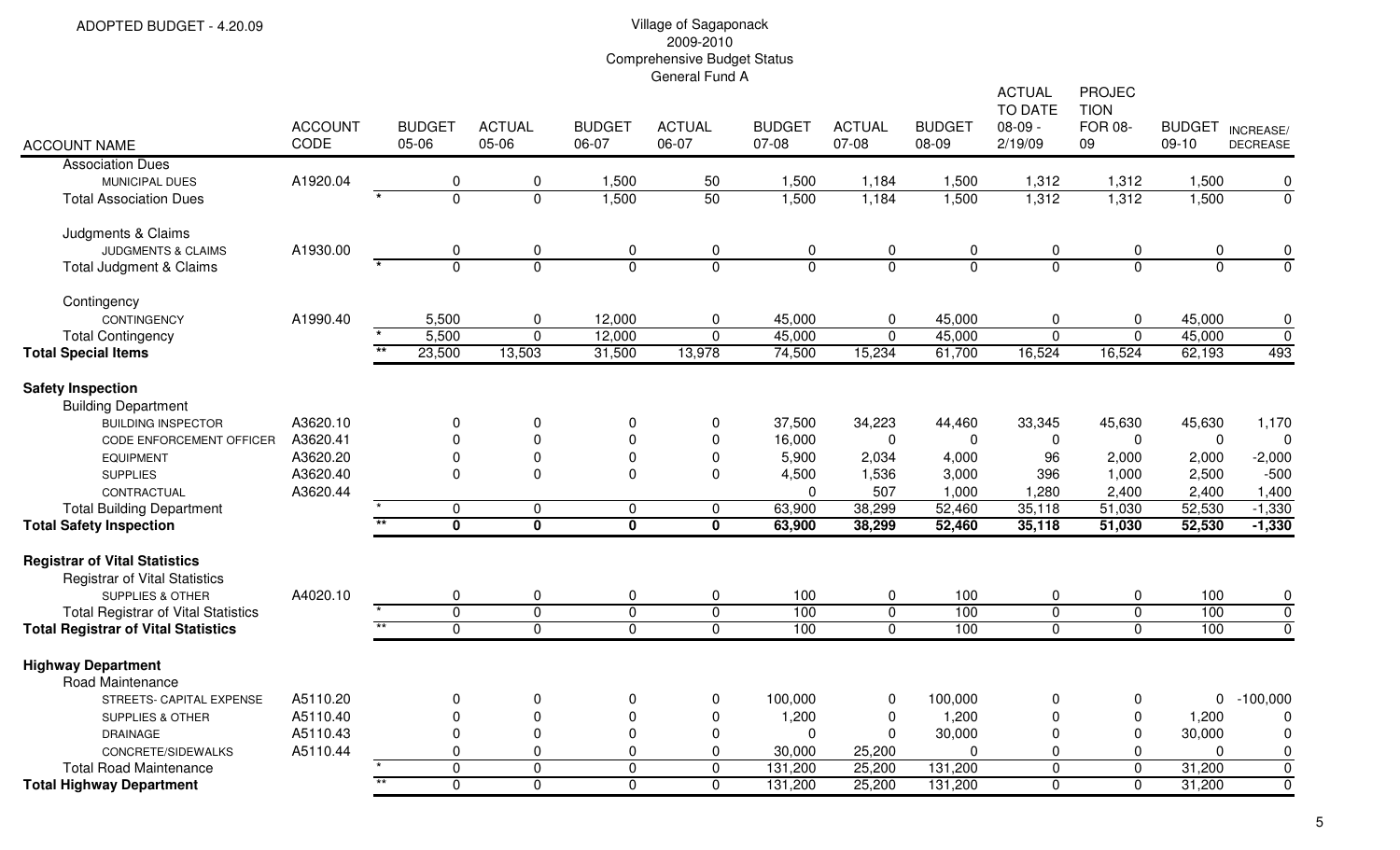|                                           |                |                           |                         |               |               |               |                |               | <b>ACTUAL</b><br>TO DATE | <b>PROJEC</b><br><b>TION</b> |                     |                 |
|-------------------------------------------|----------------|---------------------------|-------------------------|---------------|---------------|---------------|----------------|---------------|--------------------------|------------------------------|---------------------|-----------------|
|                                           | <b>ACCOUNT</b> | <b>BUDGET</b>             | <b>ACTUAL</b>           | <b>BUDGET</b> | <b>ACTUAL</b> | <b>BUDGET</b> | <b>ACTUAL</b>  | <b>BUDGET</b> | $08-09 -$                | <b>FOR 08-</b>               | <b>BUDGET</b>       | INCREASE/       |
| <b>ACCOUNT NAME</b>                       | CODE           | 05-06                     | 05-06                   | 06-07         | 06-07         | 07-08         | 07-08          | 08-09         | 2/19/09                  | 09                           | $09-10$             | <b>DECREASE</b> |
| <b>Land Use &amp; Environment</b>         |                |                           |                         |               |               |               |                |               |                          |                              |                     |                 |
| Zoning                                    |                |                           |                         |               |               |               |                |               |                          |                              |                     |                 |
| CONTRACTUAL                               | A8010.40       | 0                         | 0                       | 0             | 16,861        | 6,000         | 5,333          | 9,000         | 1,779                    | 2,979                        | 5,000               | $-4,000$        |
| LEGAL                                     | A8010.42       | 0                         | $\pmb{0}$               | 0             | 0             | 6,000         | 4,350          | 9,000         | 3,525                    | 5,288                        | 6,000               | $-3,000$        |
| MISC.                                     | A8010.20       | 0                         | 0                       | 0             | $\Omega$      | 300           | 88             | 300           | 0                        | 0                            | $\mathbf 0$         | $-300$          |
| <b>Total Zoning</b>                       |                | 0                         | $\overline{0}$          | 0             | 16,861        | 12,300        | 9,771          | 18,300        | 5,304                    | 8,267                        | 11,000              | $-7,300$        |
| Planning                                  |                |                           |                         |               |               |               |                |               |                          |                              |                     |                 |
| CONTRACTUAL                               | A8020.40       | 0                         | 0                       | 0             | 0             | 6,000         | 16,779         | 18,000        | $-4,255$                 | $-6,383$                     | 5,000               | $-13,000$       |
| LEGAL                                     | A8020.42       | 0                         | 0                       | 0             | $\mathbf{0}$  | 6,000         | 7,676          | 11,000        | 9,113                    | 13,670                       | 12,000              | 1,000           |
| MISC.                                     | A8020.20       | 0                         | 0                       | 0             | 0             | 300           | 88             | 300           | $\Omega$                 | 0                            | $\mathbf 0$         | $-300$          |
| <b>Total Planning</b>                     |                | $\star$<br>$\mathbf 0$    | $\overline{0}$          | 0             | $\mathbf 0$   | 12,300        | 24,543         | 29,300        | 4,858                    | 7,287                        | 17,000              | $-12,300$       |
| <b>AHRB</b>                               |                |                           |                         |               |               |               |                |               |                          |                              |                     |                 |
| CONTRACTUAL                               | A8030.40       | 0                         | 0                       | 0             | 0             | 0             | 0              | 0             | $\mathbf 0$              | 0                            | $\mathbf 0$         | $\mathbf 0$     |
| LEGAL                                     | A8030.42       | $\Omega$                  | 0                       | $\Omega$      | $\Omega$      | $\mathbf 0$   | $\mathbf{0}$   |               | 75                       | 300                          | 4,000               | 4,000           |
| MISC.                                     | A8030.20       | 0                         | 0                       | 0             | $\Omega$      | 0             | $\Omega$       | 0             | $\pmb{0}$                | 0                            | $\mathbf 0$         | 0               |
| <b>Total AHRB</b>                         |                | $\mathbf 0$               | $\mathbf 0$             | 0             | $\Omega$      | $\mathbf 0$   | $\overline{0}$ | $\mathbf 0$   | $\overline{75}$          | 300                          | 4,000               | 4,000           |
| <b>Total Land Use &amp; Environmental</b> |                | $\ast\ast$<br>$\mathbf 0$ | $\mathbf 0$             | $\mathbf 0$   | 16,861        | 24,600        | 34,314         | 47,600        | 10,162                   | 15,554                       | 28,000              | $-19,600$       |
| <b>Employee Benefits</b>                  |                |                           |                         |               |               |               |                |               |                          |                              |                     |                 |
| Retirement                                | A9010.80       | 0                         | 0                       | 0             | 5,593         | 5,593         | 37             | 6,000         | 4,961                    | 4,961                        | 5,343               | $-657$          |
| <b>Social Security</b>                    | A9030.80       | 1,760                     | 0                       | 2,784         | 4,871         | 8,793         | 7,356          | 9,000         | 7,899                    | 11,849                       | 11,849              | 2,849           |
| Unemployment Insurance                    | A9050.80       | 0                         | 0                       | 0             | 0             | 0             | 0              | $\mathbf 0$   | 0                        | $\mathbf 0$                  | $\mathbf 0$         | $\overline{0}$  |
| Health/Dental Insurance                   | A9060.80       | 0                         | 0                       | 0             | 2,980         | 7,152         | 7,970          | 16,000        | 11,010                   | 16,149                       | 16,500              | 500             |
| <b>Disability Insurance</b>               | A9055.80       | $\Omega$                  | 0                       | $\mathbf 0$   | $\Omega$      | 0             | 0              | $\mathbf{0}$  | 0                        | $\mathbf 0$                  | $\mathbf 0$         | $\mathbf 0$     |
| <b>Total Employee Benefits</b>            |                | $***$<br>1,760            | $\overline{\mathbf{0}}$ | 2,784         | 13,444        | 21,538        | 15,363         | 31,000        | 23,870                   | 32,959                       | 33,692              | 2,692           |
| <b>Debt Service</b>                       |                |                           |                         |               |               |               |                |               |                          |                              |                     |                 |
| <b>BOND</b>                               |                |                           |                         |               |               |               |                |               |                          |                              |                     |                 |
| PRINCIPAL                                 | A9710.60       |                           |                         |               |               |               |                |               |                          |                              | 0                   |                 |
| <b>INTEREST</b>                           | A9710.70       |                           |                         |               |               |               |                |               |                          |                              | 22,500              |                 |
| RAN                                       |                |                           |                         |               |               |               |                |               |                          |                              |                     |                 |
| PRINCIPAL                                 | A9720.60       | 0                         | 0                       | 0             | 135,000       | 0             | 0              |               | 0                        | 0                            | 0                   |                 |
| <b>INTEREST</b>                           | A9720.70       | 0                         | 0                       | 4,000         | 4,523         | $\mathbf 0$   | $\mathbf 0$    | $\mathbf 0$   | $\Omega$                 | $\mathbf 0$                  | $\mathbf 0$         |                 |
| <b>BAN</b>                                |                |                           |                         |               |               |               |                |               |                          |                              |                     |                 |
| <b>PRINCIPAL</b>                          | A9730.60       | 0                         | 0                       | 0             | 0             | 0             | 0              | 0             | 0                        | 0                            | $\mathbf 0$         | 0               |
| <b>INTEREST</b>                           | A9730.70       |                           | 0                       | 0             | ∩             | 0             | $\Omega$       | 0             |                          |                              | 52,340              | 52,340          |
| <b>Total Debt Services</b>                |                | $***$<br>0                | 0                       | 4,000         | 139,523       | 0             | 0              | 0             | 0                        | $\mathbf{0}$                 | $\overline{74,840}$ | 0               |

6